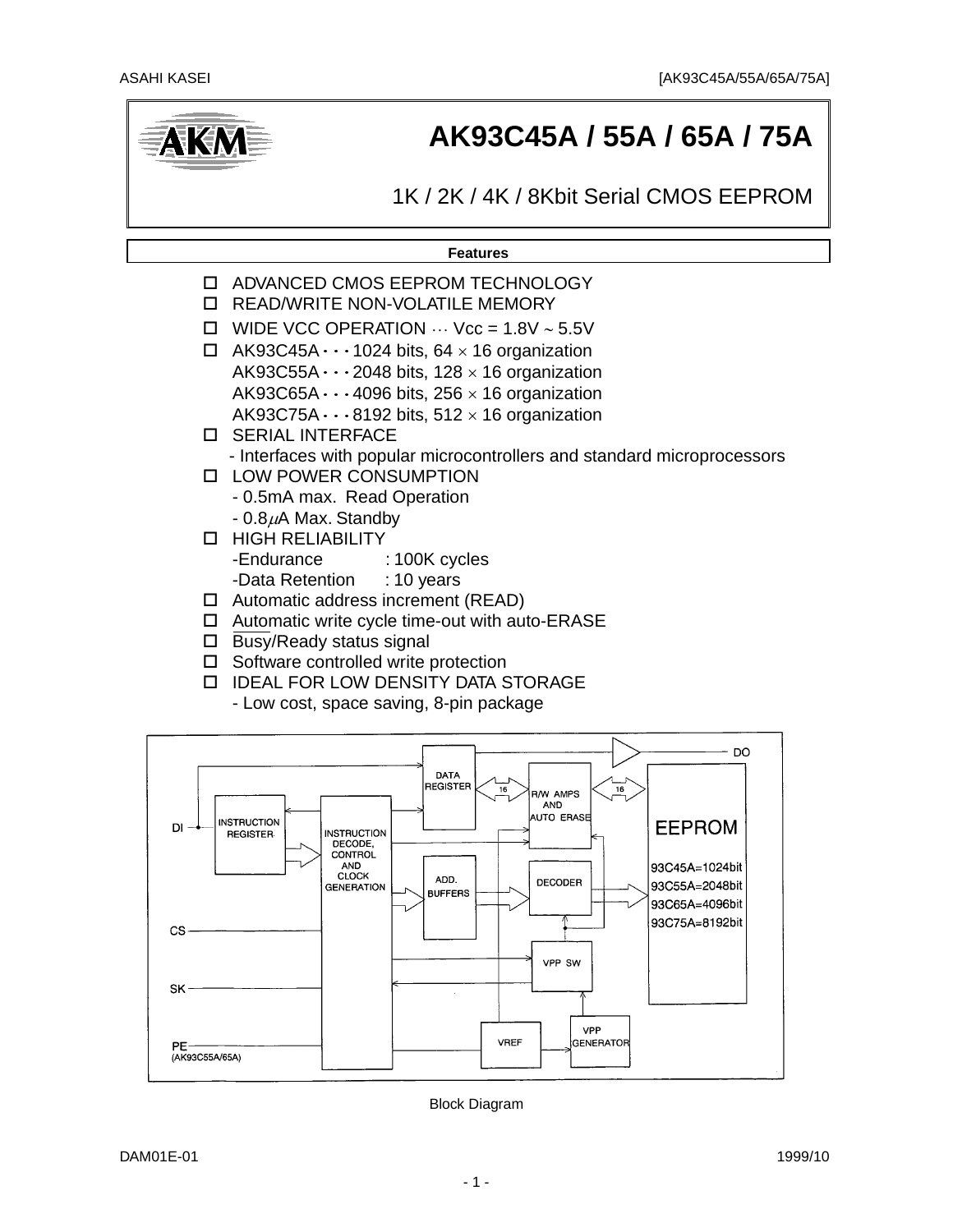#### **General Description**

The AK93C45A/55A/65A/75A is a 1024/2048/4096/8192-bit serial CMOS EEPROM divided into 64/128/256/512 registers of 16 bits each.

The AK93C45A/55A/65A/75A has 4 instructions such as READ, WRITE, EWEN and EWDS. Those instructions control the AK93C45A/55A/65A/75A.

The AK93C45A/55A/65A/75A can operate full function under wide operating voltage range from 1.8V to 5.5V. The charge up circuit is integrated for high voltage generation that is used for write operation.

A serial interface of AK93C45A/55A/65A/75A, consisting of chip select (CS), serial clock (SK), data-in (DI) and data-out (DO), can easily be controlled by popular microcontrollers or standard microprocessors.

AK93C45A/55A/65A/75A takes in the write data from data input pin (DI) to a register synchronously with rising edge of input pulse of serial clock pin (SK). And at read operation, AK93C45A/55A/65A/75A takes out the read data from a register to data output pin (DO) synchronously with rising edge of SK.

The DO pin is usually in high impedance state. The DO pin outputs "L" or "H" in case of data output or Busy/Ready signal output.

#### Software and Hardware controlled write protection

When Vcc is applied to the part, the part automatically powers up in the ERASE/WRITE Disable state. In the ERASE/WRITE disable state, execution of WRITE instruction is disabled. Before WRITE instruction is executed, EWEN instruction must be executed. The ERASE/WRITE enable state continues until EWDS instruction is executed or Vcc is removed from the part.

Execution of a read instruction is independent of both EWEN and EWDS instructions.

The PE is internally pulled up to VCC. If the PE is left unconnected, the part will accept WRITE, EWEN and EWDS instructions. • AK93C55A/65A

#### • Busy/Ready status signal

After a write instruction, the DO output serves as a Busy/Ready status indicator. After the falling edge of the CS initiates the self-timed programming cycle, the DO indicates the Busy/Ready status of the chip if the CS is brought high after a minimum of 250ns (Tcs). DO=logical "0" indicates that programming is still in progress. DO=logical "1" indicates that the register at the address specified in the instruction has been written with the new data pattern contained in the instruction and the part is ready for a next instruction.

The Busy/Ready status indicator is only valid when CS is active (high). When CS is low, the DO output goes into a high impedance state.

The Busy/Ready signal outputs until a start bit (Logic"1") of the next instruction is given to the part.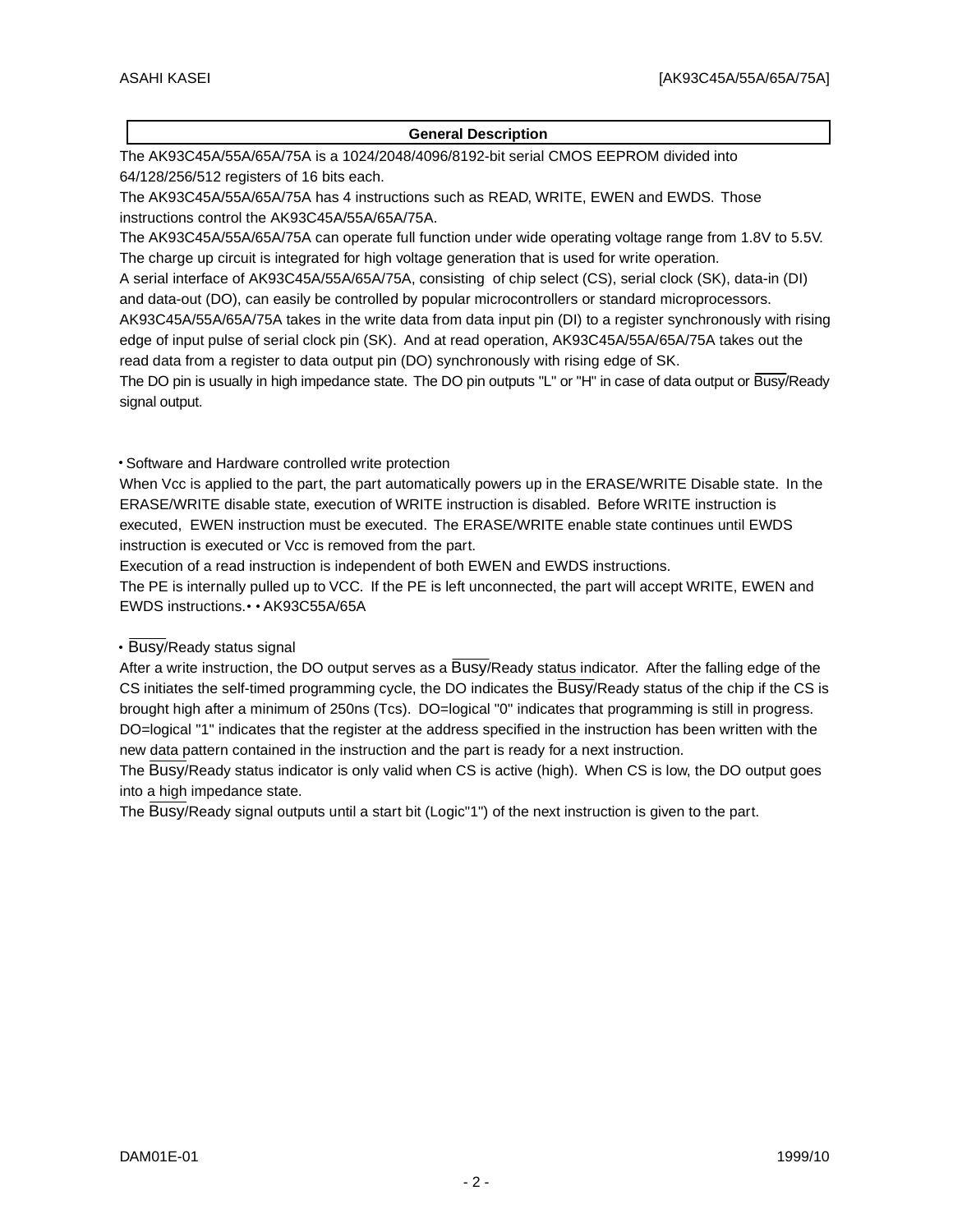### **Type of Products**

| Model      | Memory size | Temp.Range                             | Vcc           | Package            |
|------------|-------------|----------------------------------------|---------------|--------------------|
| AK93C45AF  |             | $-40^{\circ}$ C $\sim$ 85 $^{\circ}$ C | $1.8V - 5.5V$ | 8pin Plastic SOP   |
| AK93C45ANF | 1Kbits      | -40°C~85°C                             | $1.8V - 5.5V$ | 8pin Plastic SOP   |
| AK93C45AV  |             | $-40^{\circ}$ C $-85^{\circ}$ C        | $1.8V - 5.5V$ | 8pin Plastic TSSOP |
| AK93C55AF  |             | $-40^{\circ}$ C $\sim$ 85 $^{\circ}$ C | $1.8V - 5.5V$ | 8pin Plastic SOP   |
| AK93C55ANF | 2Kbits      | $-40^{\circ}$ C $\sim$ 85 $^{\circ}$ C | $1.8V - 5.5V$ | 8pin Plastic SOP   |
| AK93C55AV  |             | -40°C~85°C                             | $1.8V - 5.5V$ | 8pin Plastic TSSOP |
| AK93C65AF  |             | $-40^{\circ}$ C $\sim$ 85 $^{\circ}$ C | $1.8V - 5.5V$ | 8pin Plastic SOP   |
| AK93C65ANF | 4Kbits      | -40°C~85°C                             | $1.8V - 5.5V$ | 8pin Plastic SOP   |
| AK93C65AV  |             | $-40^{\circ}$ C $\sim$ 85 $^{\circ}$ C | $1.8V - 5.5V$ | 8pin Plastic TSSOP |
| AK93C75AF  |             | $-40^{\circ}$ C $\sim$ 85 $^{\circ}$ C | $1.8V - 5.5V$ | 8pin Plastic SOP   |
| AK93C75ANF | 8Kbits      | $-40^{\circ}$ C $\sim$ 85 $^{\circ}$ C | $1.8V - 5.5V$ | 8pin Plastic SOP   |
| AK93C75AV  |             | $-40^{\circ}$ C $\sim$ 85 $^{\circ}$ C | $1.8V - 5.5V$ | 8pin Plastic TSSOP |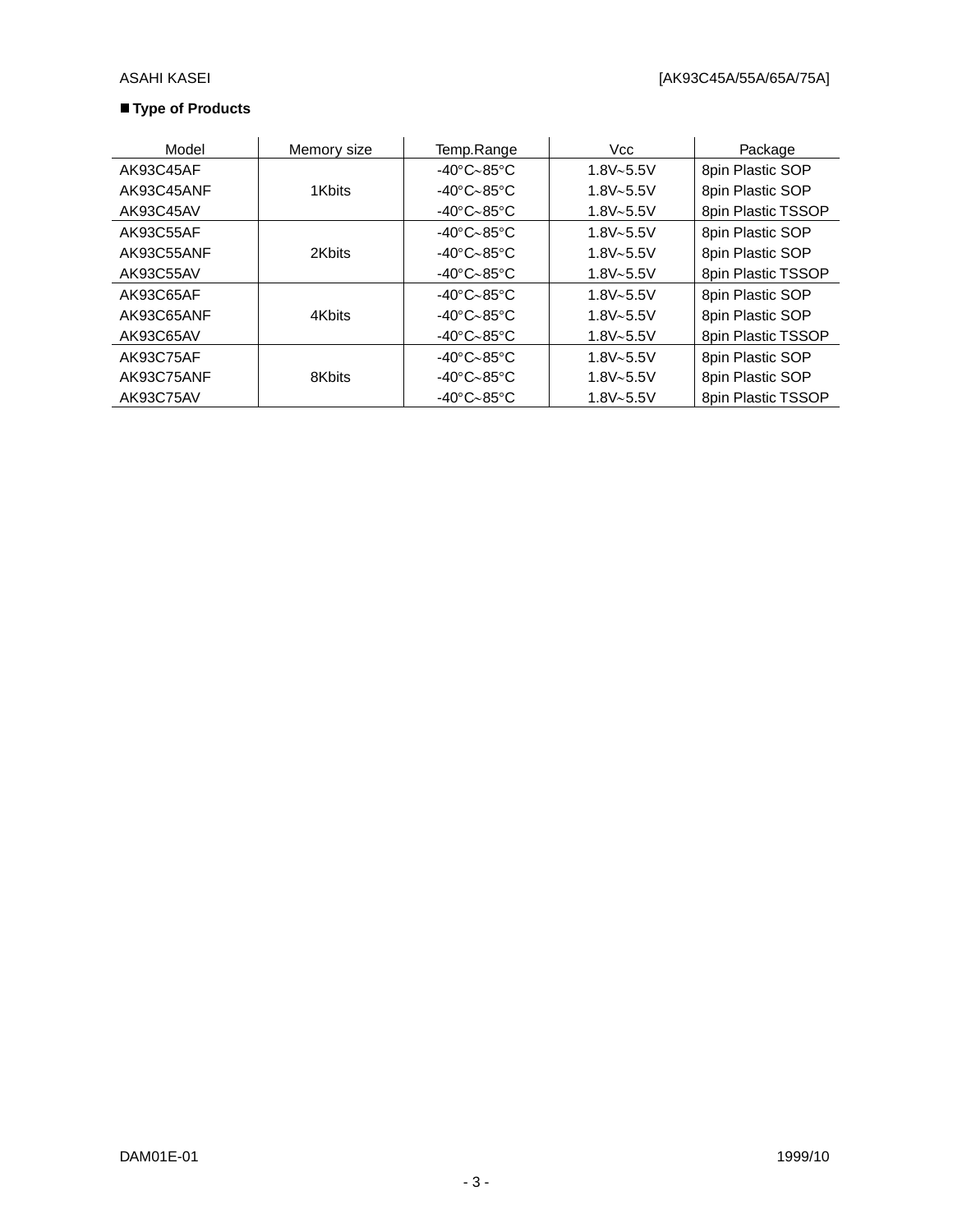

(note) The PE is internally pulled up to VCC ( $R = typ.2.5M\Omega$ , VCC=5V).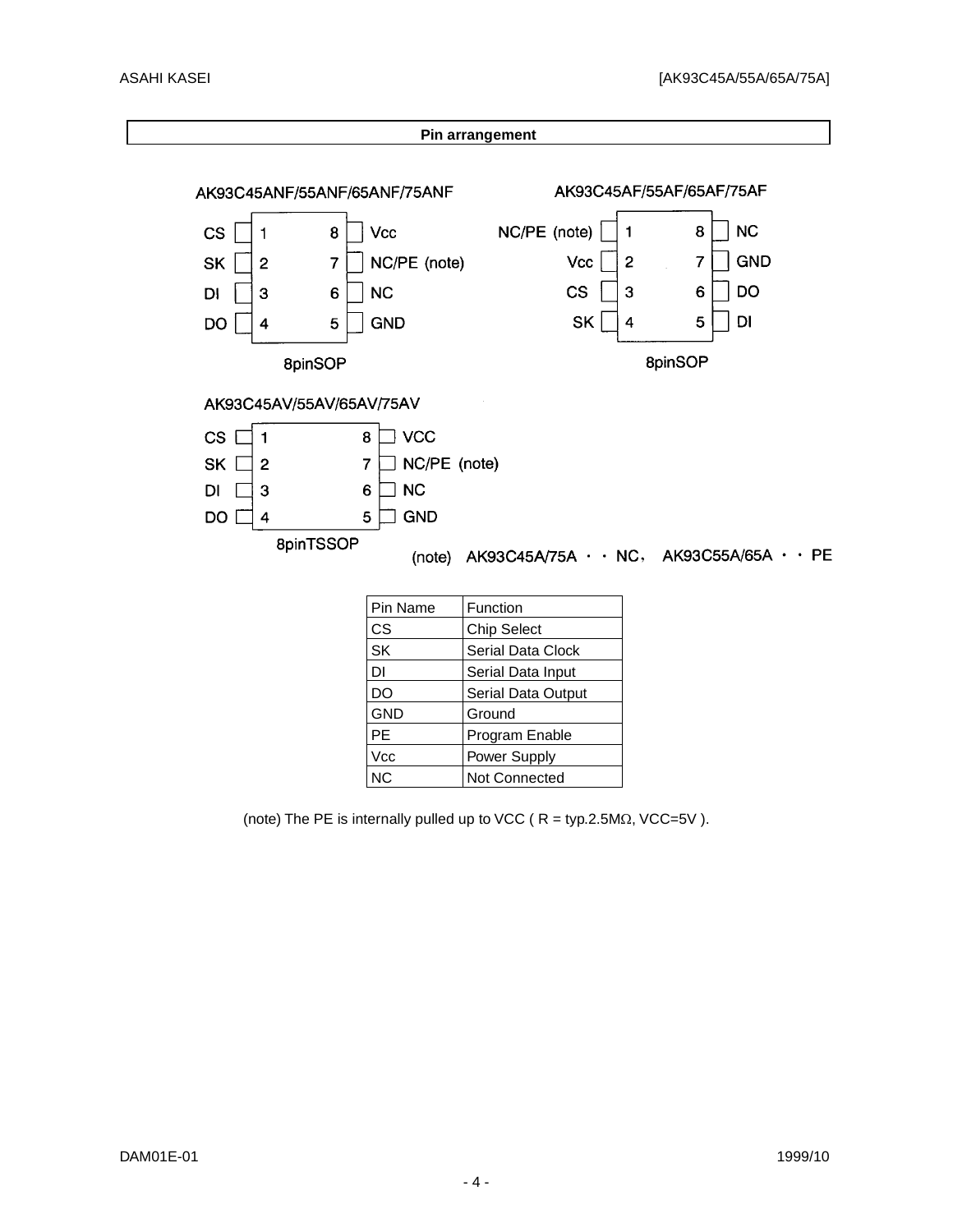#### **Functional Description**

The AK93C45A/55A/65A/75A has 4 instructions such as READ, WRITE, EWEN and EWDS. A valid instruction consists of a Start Bit (Logic"1"), the appropriate Op Code and the desired memory Address location.

The CS pin must be brought low for a minimum of 250ns (Tcs) between each instruction when the instruction is continuously executed.

| Instruction  | Start | Op.  | Address | Data                            | Comments                                           |
|--------------|-------|------|---------|---------------------------------|----------------------------------------------------|
|              | Bit   | Code |         |                                 |                                                    |
| <b>READ</b>  |       | 10   | A5-A0   | D <sub>15</sub> -D <sub>0</sub> | Reads data stored in memory, at specified address. |
| <b>WRITE</b> |       | 01   | A5-A0   | D <sub>15</sub> -D <sub>0</sub> | Writes register.                                   |
| EWEN         |       | 00   | 11XXXX  |                                 | Write enable must precede all programming modes.   |
| <b>EWDS</b>  |       | 00   | 00XXXX  |                                 | Disables all programming instructions.             |
| <b>WRAL</b>  |       | 00   | 01XXXX  | D <sub>15</sub> -D <sub>0</sub> | Writes all registers.                              |
|              |       |      |         |                                 | X: Don't care                                      |

table 1. Instruction Set for the AK93C45A

| Instruction  | Start | Op.  | Address   | Data                            | Comments                                           |
|--------------|-------|------|-----------|---------------------------------|----------------------------------------------------|
|              | Bit   | Code |           |                                 |                                                    |
| <b>READ</b>  |       | 10   | $X$ A6-A0 | D <sub>15</sub> -D <sub>0</sub> | Reads data stored in memory, at specified address. |
| <b>WRITE</b> |       | 01   | $X$ A6-A0 | D <sub>15</sub> -D <sub>0</sub> | Writes register.                                   |
| EWEN         |       | 00   | 11XXXXXX  |                                 | Write enable must precede all programming modes.   |
| <b>EWDS</b>  |       | 00   | 00XXXXXX  |                                 | Disables all programming instructions.             |
| <b>WRAL</b>  |       | 00   | 01XXXXXX  | D <sub>15</sub> -D <sub>0</sub> | Writes all registers.                              |

X: Don't care

table 2. Instruction Set for the AK93C55A

| Instruction  | Start | Op   | Address  | Data                            | Comments                                           |
|--------------|-------|------|----------|---------------------------------|----------------------------------------------------|
|              | Bit   | Code |          |                                 |                                                    |
| <b>READ</b>  |       | 10   | A7-A0    | D <sub>15</sub> -D <sub>0</sub> | Reads data stored in memory, at specified address. |
| <b>WRITE</b> |       | 01   | A7-A0    | D <sub>15</sub> -D <sub>0</sub> | Writes register.                                   |
| EWEN         |       | 00   | 11XXXXXX |                                 | Write enable must precede all programming modes.   |
| <b>EWDS</b>  |       | 00   | 00XXXXXX |                                 | Disables all programming instructions.             |
| <b>WRAL</b>  |       | 00   | 01XXXXXX | D <sub>15</sub> -D <sub>0</sub> | Writes all registers.                              |
|              |       |      |          |                                 | X: Don't care                                      |

table 3. Instruction Set for the AK93C65A

| Instruction  | Start | Op.  | Address           | Data                            | Comments                                           |
|--------------|-------|------|-------------------|---------------------------------|----------------------------------------------------|
|              | Bit   | Code |                   |                                 |                                                    |
| <b>READ</b>  |       | 10   | XA8-A0            | D <sub>15</sub> -D <sub>0</sub> | Reads data stored in memory, at specified address. |
| <b>WRITE</b> |       | 01   | XA8-A0            | D <sub>15</sub> -D <sub>0</sub> | Writes register.                                   |
| EWEN         |       | 00   | 11XXXXXXXX        |                                 | Write enable must precede all programming modes.   |
| <b>EWDS</b>  |       | 00   | 00XXXXXXXX        |                                 | Disables all programming instructions.             |
| <b>WRAL</b>  |       | 00   | 01XXXXXXXX D15-D0 |                                 | Writes all registers.                              |

X: Don't care

table 4. Instruction Set for the AK93C75A

(Note) • The WRAL instruction are used for factory function test only.

User can't use the WRAL instruction.

The AK93C45A/55A/65A/75A perceives the start bit in the logic"1" and also "01".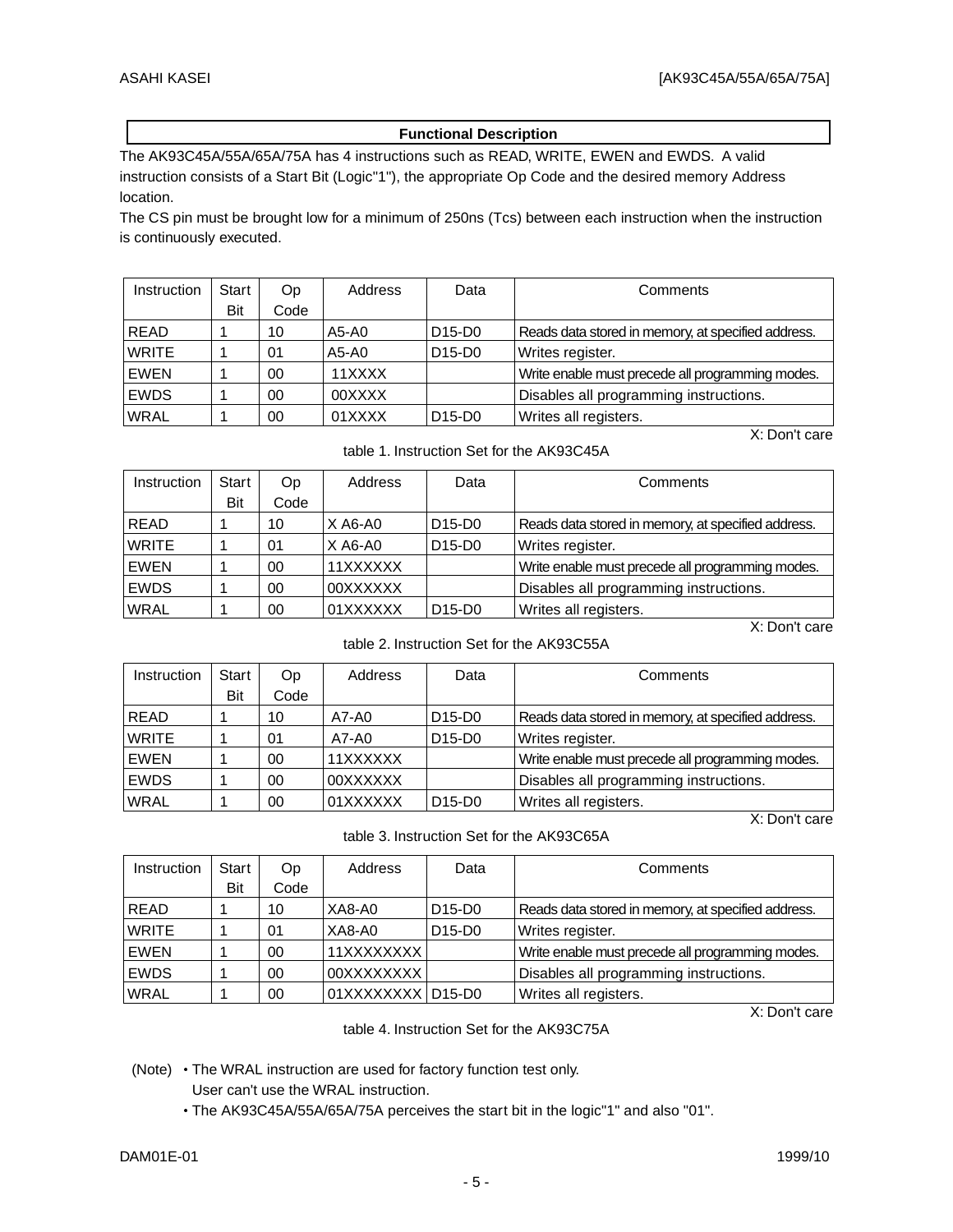#### **Write**

The write instruction is followed by 16 bits of data to be written into the specified address. After the last bit of data is put on the DI pin, the CS pin must be brought low before the next rising edge of the SK clock. This falling edge of the CS initiates the self-timed programming cycle. The DO indicates the Busy/Ready status of the chip if the CS is brought high after a minimum of 250ns (Tcs). DO=logical "0" indicates that programming is still in progress. DO=logical "1" indicates that the register at the address specified in the instruction has been written with the new data pattern contained in the instruction and the part is ready for a next instruction.

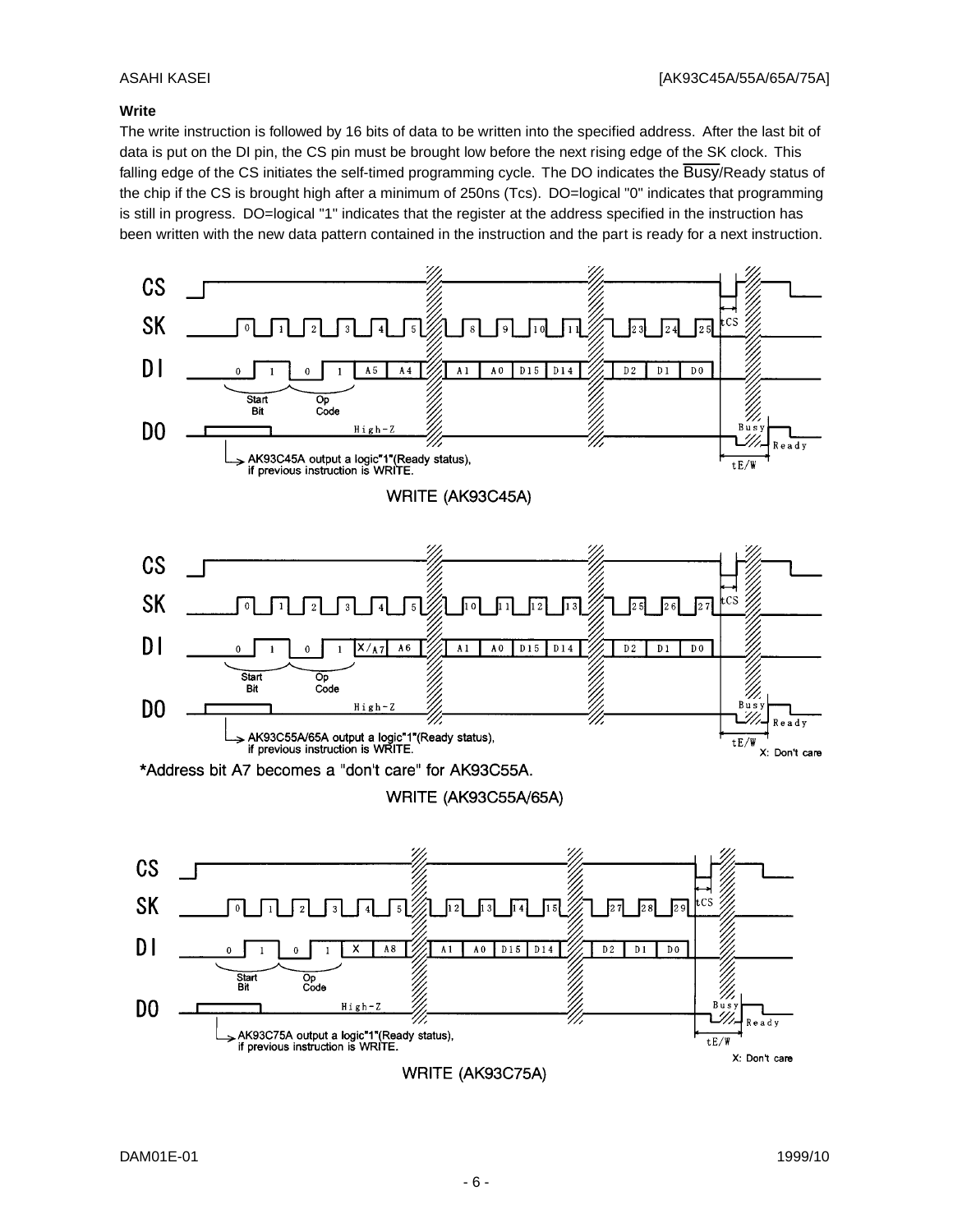#### **Read**

The read instruction is the only instruction which outputs serial data on the DO pin.

Following the Start bit, first Op code and address are decoded, then the data from the selected memory location is available at the DO pin. A dummy bit (logical "0") precedes the 16-bit data from the selected memory location. The output data changes are synchronized with the rising edges of the serial clock (SK). The data in the next address can be read sequentially by continuing to provide clock. The address automatically cycles to the next higher address after the 16bit data shifted out.

When the highest address is reached, the address counter rolls over to address \$00 or \$000 allowing the read cycle to be continued indefinitely.

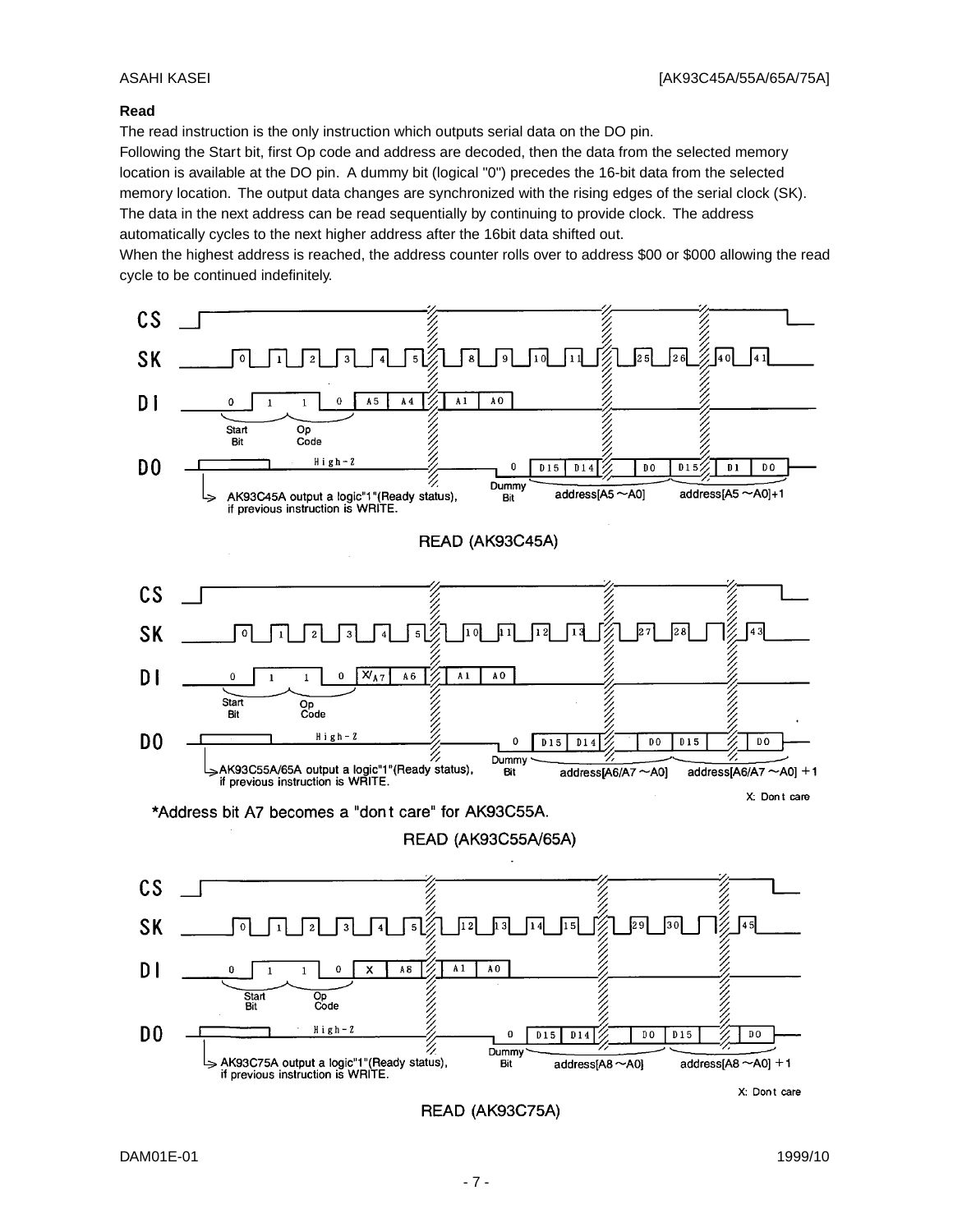#### **EWEN / EWDS**

When Vcc is applied to the part, the part automatically powers up in the ERASE/WRITE Disable state. In the ERASE/WRITE disable state, execution of WRITE instruction is disable. Before WRITE instruction is executed, EWEN instruction must be executed. The ERASE/WRITE enable state continues until EWDS instruction is executed or Vcc is removed from the part.

Execution of a read instruction is independent of both EWEN and EWDS instructions.

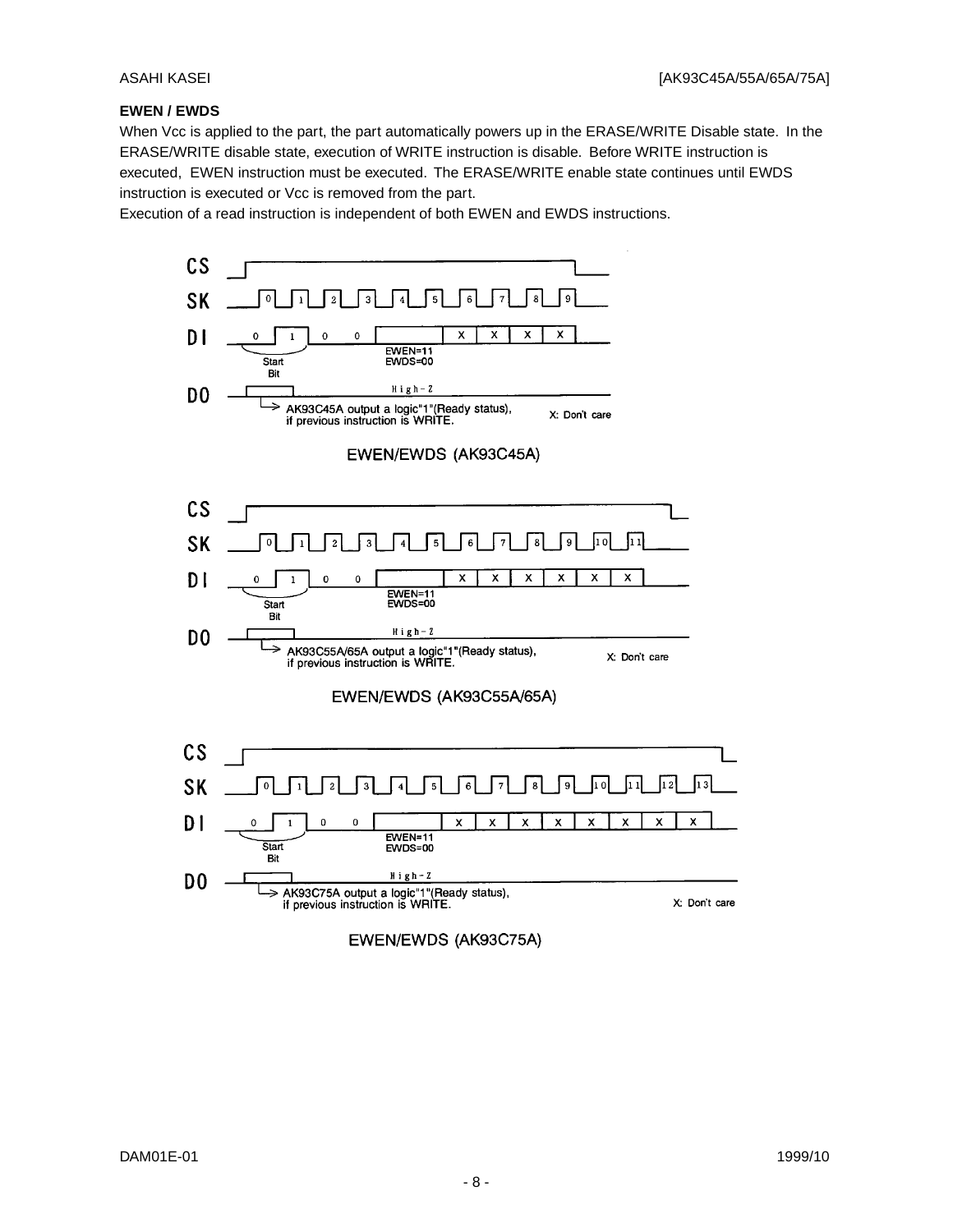### **Absolute Maximum Ratings**

| Parameter                   | Symbol | Min    | Max       | Unit |
|-----------------------------|--------|--------|-----------|------|
| Power Supply                | VCC    | $-0.6$ | $+7.0$    |      |
| All Input Voltages          | VIO    | $-0.6$ | $VCC+0.6$ |      |
| with Respect to Ground      |        |        |           |      |
| Ambient storage temperature | Tst    | -65    | $+150$    | °C   |

Stress above those listed under "Absolute Maximum Ratings" may cause permanent damage to the device. This is a stress rating only and functional operation of the device at these or any other conditions above those indicated in the operational sections of the specification is not implied. Exposure to absolute maximum conditions for extended periods may affect device reliability.

| <b>Recommended Operating Condition</b> |  |  |  |
|----------------------------------------|--|--|--|
|----------------------------------------|--|--|--|

| Parameter                            | Symbol | Min | Max | Jnit           |
|--------------------------------------|--------|-----|-----|----------------|
| <b>Power Supply</b>                  | VCC    |     | 5.5 |                |
| <b>Ambient Operating Temperature</b> | та     | -40 | +85 | $\circ$ $\sim$ |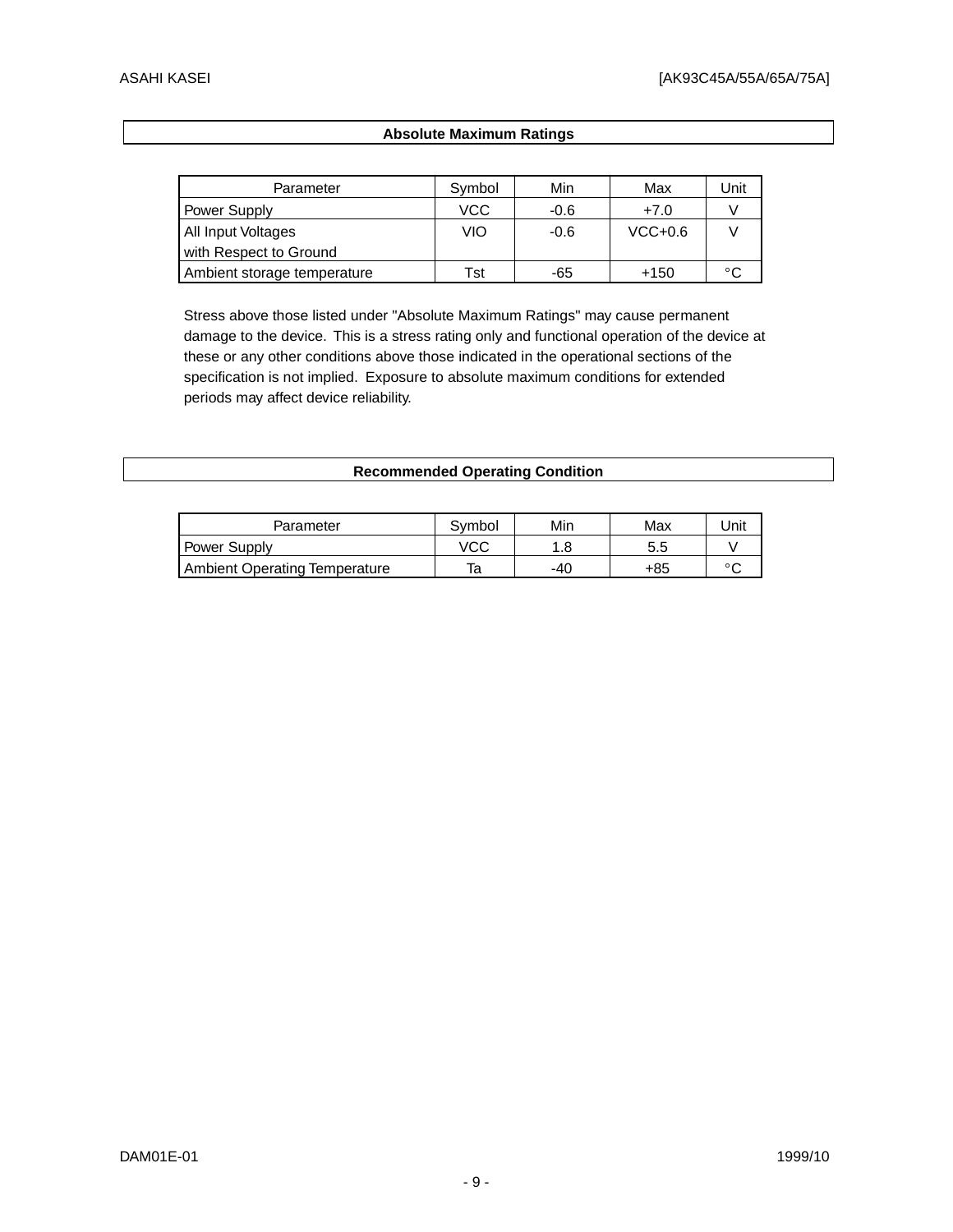#### **Electrical Characteristics**

# (1) D.C. ELECTRICAL CHARACTERISTICS

#### $\diamond$  AK93C45A/55A/65A

(  $1.8V \le Vcc \le 5.5V$ ,  $-40^{\circ}C \le Ta \le 85^{\circ}C$ , unless otherwise specified )

| Parameter                               | Symbol                  | Condition                                                 | Min.             | Max.              | Unit   |
|-----------------------------------------|-------------------------|-----------------------------------------------------------|------------------|-------------------|--------|
| <b>Current Dissipation</b>              | ICC <sub>1</sub>        | VCC=5.5V, tSKP=1us, *1                                    |                  | 4.0               | mA     |
|                                         | ICC <sub>2</sub>        | $VCC=1.8V$<br>93C45A                                      |                  | 1.5               | mA     |
| (WRITE)                                 |                         | tSK=4us,*1<br>93C55A/65A                                  |                  | 2.0               | mA     |
| <b>Current Dissipation</b>              | ICC <sub>3</sub>        | VCC=5.5V, tSKP=1us, *1                                    |                  | 0.5               | mA     |
| (READ, EWEN, EWDS)                      | ICC4                    | VCC=2.5V, tSKP=2us, *1                                    |                  | 0.2               | mA     |
|                                         | ICC <sub>5</sub>        | $*1$<br>VCC=1.8V, tSKP=4us,                               |                  | 0.1               | mA     |
| <b>Current Dissipation</b><br>(Standby) | <b>ICC<sub>SB</sub></b> | $*2$<br>$VCC = 5.5V$                                      |                  | 0.8               | uA     |
| Input High Voltage                      | VIH <sub>1</sub>        | VCC=5V±10%                                                | 2.0              | $VCC+0.5$         | V      |
|                                         | VIH <sub>2</sub>        | 2.5V≤VCC≤5.5V                                             | $0.8 \times$ VCC | $VCC+0.5$         | V      |
|                                         | VIH <sub>3</sub>        | 1.8V≤VCC<2.5V                                             | $0.8 \times$ VCC | $VCC+0.5$         | V      |
| Input Low Voltage                       | VIL1                    | VCC=5V±10%                                                | $-0.1$           | 0.8               | V      |
|                                         | VIL <sub>2</sub>        | 2.5V≤VCC≤5.5V                                             | $-0.1$           | $0.15 \times$ VCC | $\vee$ |
|                                         | VIL <sub>3</sub>        | 1.8V≤VCC<2.5V                                             | $-0.1$           | $0.2 \times$ VCC  | V      |
| Output High Voltage                     | VOH <sub>1</sub>        | VCC=5V±10%<br>2.2                                         |                  |                   | $\vee$ |
|                                         |                         | $IOH = 0.4mA$                                             |                  |                   |        |
|                                         | VOH <sub>2</sub>        | 2.5V≤VCC≤5.5V                                             | $0.8 \times$ VCC |                   | V      |
|                                         |                         | $IOH = 0.1mA$                                             |                  |                   |        |
|                                         | VOH <sub>3</sub>        | 1.8V <vcc<2.5v<br><math>IOH = -0.1mA</math></vcc<2.5v<br> | $0.8 \times$ VCC |                   | $\vee$ |
| Output Low Voltage                      | VOL1                    | $VCC=5V±10%$<br>$IOL=2.1mA$                               |                  | 0.4               | $\vee$ |
|                                         | VOL <sub>2</sub>        | 2.5V≤VCC≤5.5V<br>$IOL=1.0mA$                              |                  | 0.4               | $\vee$ |
|                                         | VOL <sub>3</sub>        | 1.8V <vcc<2.5v<br><math>IOL=0.1mA</math></vcc<2.5v<br>    |                  | 0.4               | $\vee$ |
| Input Leakage                           | IЦ                      | $*3$<br>VCC=5.5V, VIN=5.5V                                |                  | ±1.0              | uA     |
| Output Leakage                          | <b>ILO</b>              | $VCC = 5.5V$<br>VOUT=5.5V,CS=GND                          |                  | ±1.0              | uA     |

\*1:VIN=VIH/VIL,DO=Open

\*2:VIN=VCC/GND,CS=GND,DO=Open

\*3:CS, SK, DI pin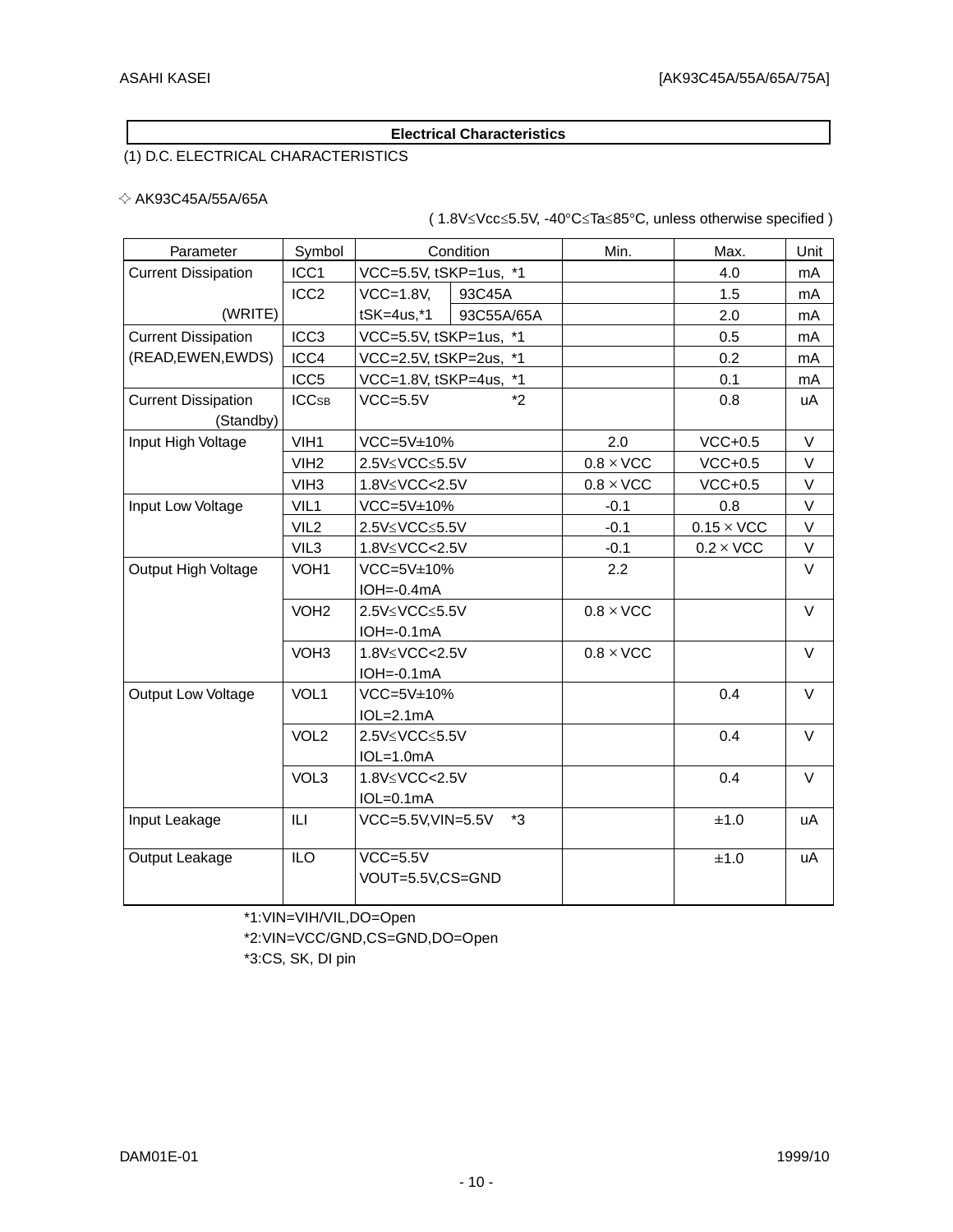### $\diamond$  AK93C75A

(  $1.8V \le Vcc \le 5.5V$ ,  $-40^{\circ}C \le Ta \le 85^{\circ}C$ , unless otherwise specified )

| Parameter                  | Symbol           | Condition                                                                                 | Min.             | Max.             | Unit |
|----------------------------|------------------|-------------------------------------------------------------------------------------------|------------------|------------------|------|
| <b>Current Dissipation</b> | ICC <sub>1</sub> | VCC=5.5V, tSKP=1us, *4                                                                    |                  | 4.0              | mA   |
| (WRITE)                    | ICC <sub>2</sub> | VCC=1.8V, tSKP=4us,<br>$^*4$                                                              |                  | 2.0              | mA   |
| <b>Current Dissipation</b> | ICC <sub>3</sub> | $*_{4}$<br>VCC=5.5V, tSKP=1us,                                                            |                  | 0.4              | mA   |
| (READ, EWEN, EWDS)         | ICC4             | VCC=1.8V, tSKP=4us,<br>$^{\star}$ 4                                                       |                  | 0.1              | mA   |
| <b>Current Dissipation</b> | <b>ICCSB</b>     | *5<br>$VCC = 5.5V$                                                                        |                  | 0.8              | uA   |
| (Standby)                  |                  |                                                                                           |                  |                  |      |
| Input High Voltage         | <b>VIH</b>       |                                                                                           | $0.8 \times$ VCC | $VCC+0.5$        | V    |
| Input Low Voltage          | <b>VIL</b>       |                                                                                           | $-0.1$           | $0.2 \times$ VCC | V    |
| Output High Voltage        | VOH <sub>1</sub> | $2.5V \leq VCC \leq 5.5V$                                                                 | $0.8 \times$ VCC |                  | V    |
|                            |                  | $IOH = 0.1mA$                                                                             |                  |                  |      |
|                            | VOH <sub>2</sub> | 1.8V <vcc<2.5v< td=""><td><math>0.8 \times</math> VCC</td><td></td><td>V</td></vcc<2.5v<> | $0.8 \times$ VCC |                  | V    |
|                            |                  | $IOH = 0.1mA$                                                                             |                  |                  |      |
| <b>Output Low Voltage</b>  | VOL <sub>1</sub> | 2.5V≤VCC≤5.5V                                                                             |                  | 0.4              | V    |
|                            |                  | $IOL=1.0mA$                                                                               |                  |                  |      |
|                            | VOL <sub>2</sub> | 1.8V≤VCC<2.5V                                                                             |                  | 0.4              | V    |
|                            |                  | $IOL=0.1mA$                                                                               |                  |                  |      |
| Input Leakage              | ILI              | VCC=5.5V, VIN=5.5V *6                                                                     |                  | ±1.0             | uA   |
| Output Leakage             | <b>ILO</b>       | $VCC = 5.5V$                                                                              |                  | ±1.0             | uA   |
|                            |                  | VOUT=5.5V, CS=GND                                                                         |                  |                  |      |

\*4:VIN=VIH/VIL,DO=Open

\*5:VIN=VCC/GND,CS=GND,DO=Open

\*6:CS, SK, DI pin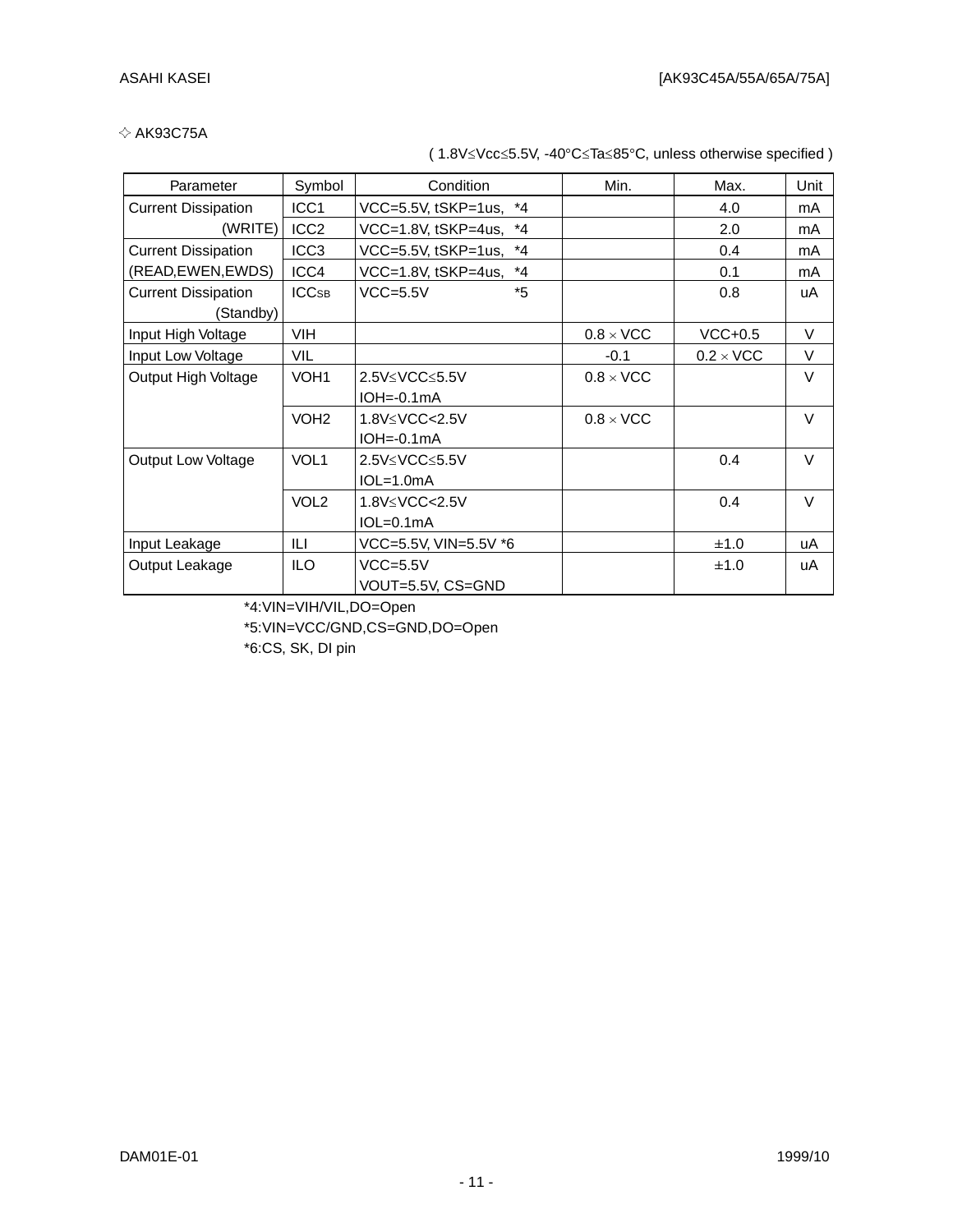### (2) A.C. ELECTRICAL CHARACTERISTICS

# (  $1.8V\leq$ Vcc $\leq$ 5.5V, -40°C $\leq$ Ta $\leq$ 85°C, unless otherwise specified )

| Parameter             | Symbol            |                | Condition     | Min.     | Max. | Unit      |
|-----------------------|-------------------|----------------|---------------|----------|------|-----------|
| SK Cycle Time         | tSKP1             | 4.5V≤VCC≤5.5V  |               | 1.0      |      | <b>us</b> |
|                       | tSKP2             | 2.0V≤VCC<4.5V  |               | 2.0      |      | <b>us</b> |
|                       | tSKP3             | 1.8V≤VCC<2.0V  |               | 4.0      |      | <b>US</b> |
| <b>SK Pulse Width</b> | tSKW1             | 4.5V≤VCC≤5.5V  |               | 500      |      | ns        |
|                       | tSKW <sub>2</sub> | 2.0V≤VCC<4.5V  |               | 1.0      |      | <b>us</b> |
|                       | tSKW3             | 1.8V≤VCC<2.0V  |               | 2.0      |      | <b>us</b> |
| CS Setup Time         | tCSS              |                |               | 100      |      | ns        |
| CS Hold Time          | tCSH              |                |               | $\Omega$ |      | ns        |
| Data Setup Time       | tDIS              |                |               | 200      |      | ns        |
| Data Hold Time        | tDIH              |                |               | 200      |      | ns        |
|                       | tPD1              | 4.5V≤VCC≤5.5V  |               |          | 500  | ns        |
| Output delay *7       | tPD <sub>2</sub>  | 2.0V≤VCC<4.5V  |               |          | 1.0  | <b>us</b> |
|                       | tPD3              | 1.8V≤VCC<2.0V  |               |          | 2.0  | <b>us</b> |
| Selftimed Programming | tE/W1             | 93C45A/55A/65A |               |          | 10   | ms        |
| Time                  | tE/W2             | 93C75A         | 4.5V≤VCC≤5.5V |          | 8    | ms        |
|                       | tE/W3             |                | 1.8V≤VCC<4.5V |          | 10   | ms        |
| Min CS Low Time       | tCS               |                |               | 250      |      | ns        |
| CS to Status Valid    | tSV               | $CL=100pF$     |               |          | 500  | ns        |
| CS to Output High-Z   | tOZ1              | 2.0V≤VCC≤5.5V  |               |          | 100  | ns        |
|                       | tOZ2              | 1.8V≤VCC<2.0V  |               |          | 250  | ns        |

\*7:CL=100pF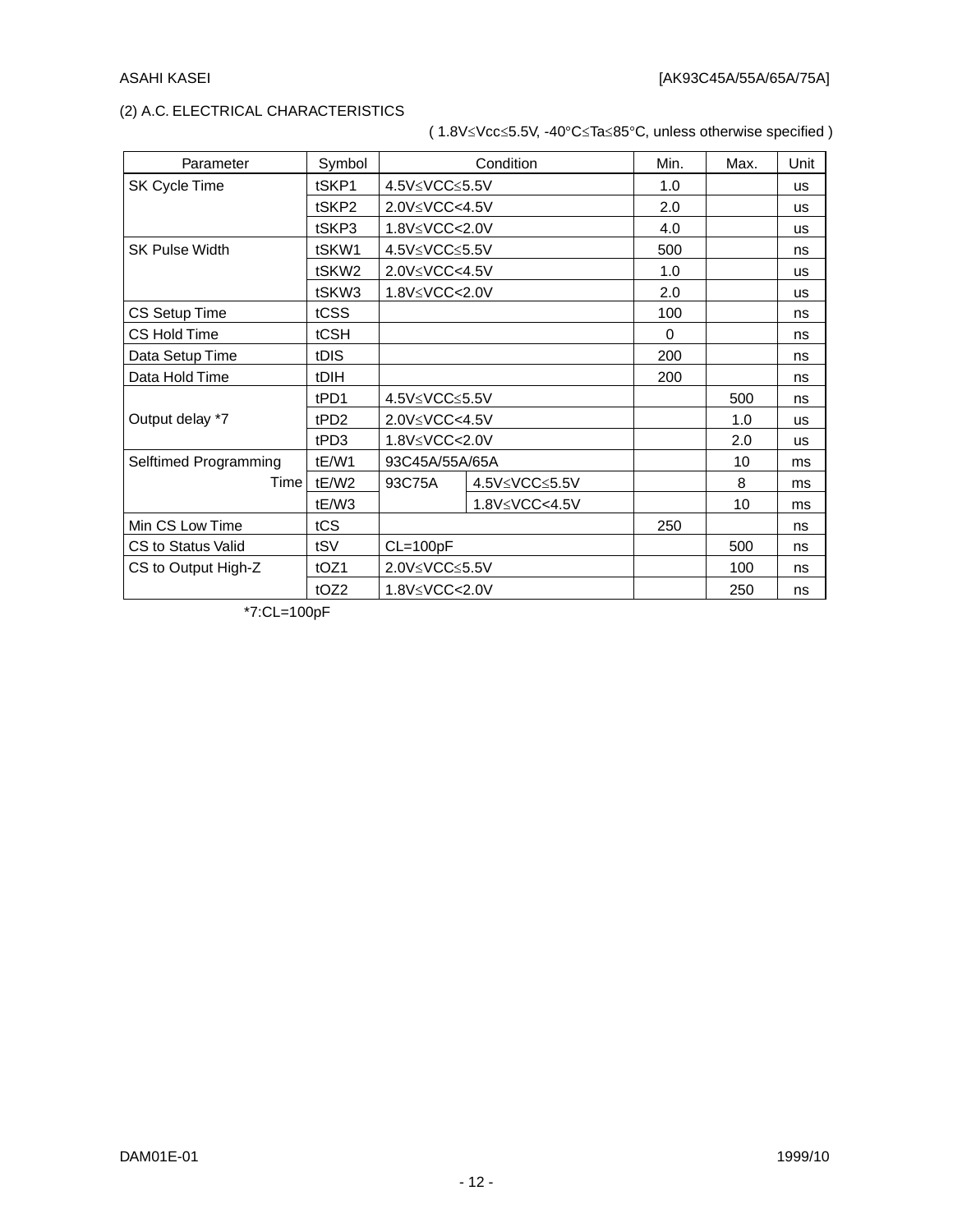#### **Synchronous Data Timing**



The Start of Instruction



The End of Instruction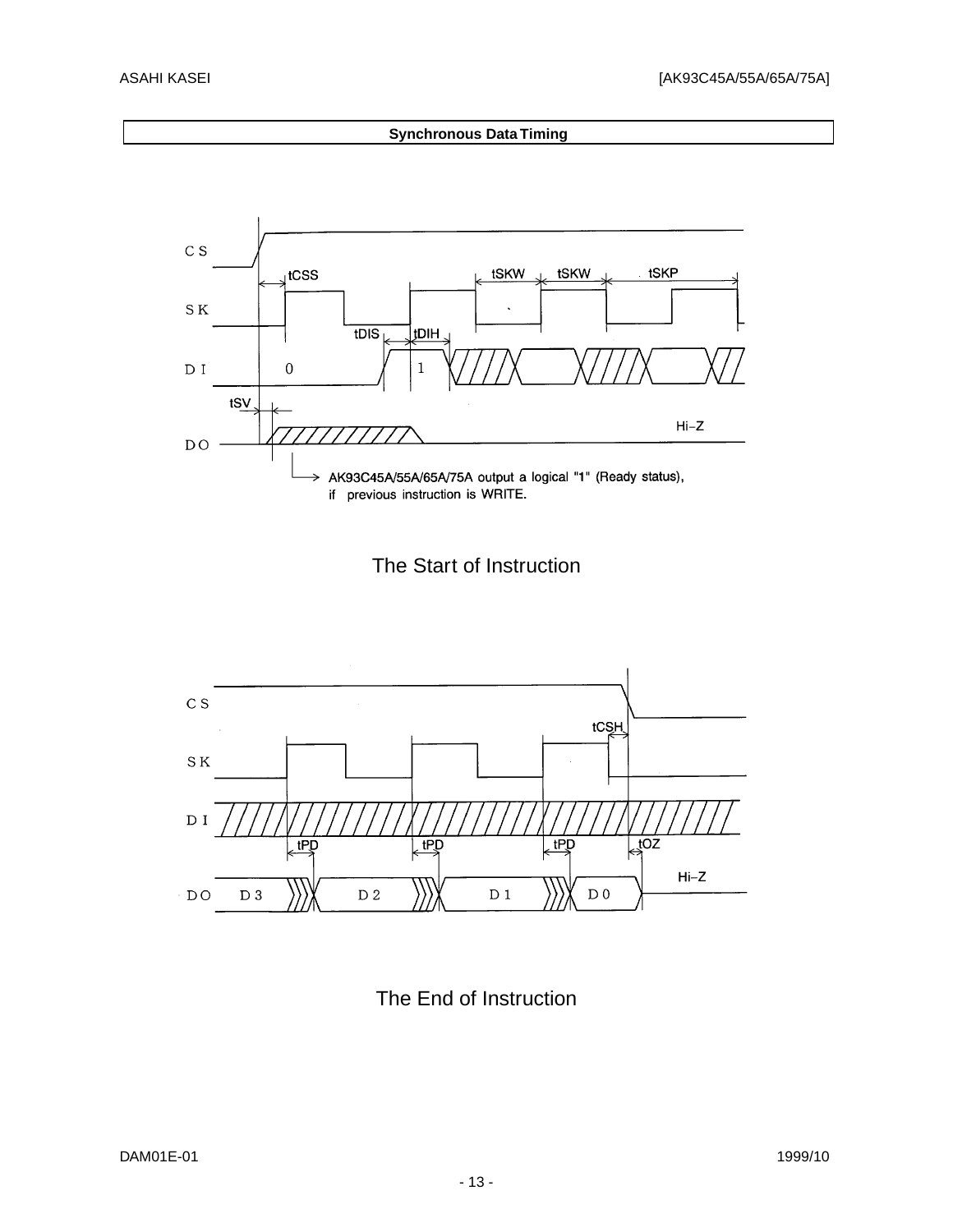

Busy/Ready Signal Output